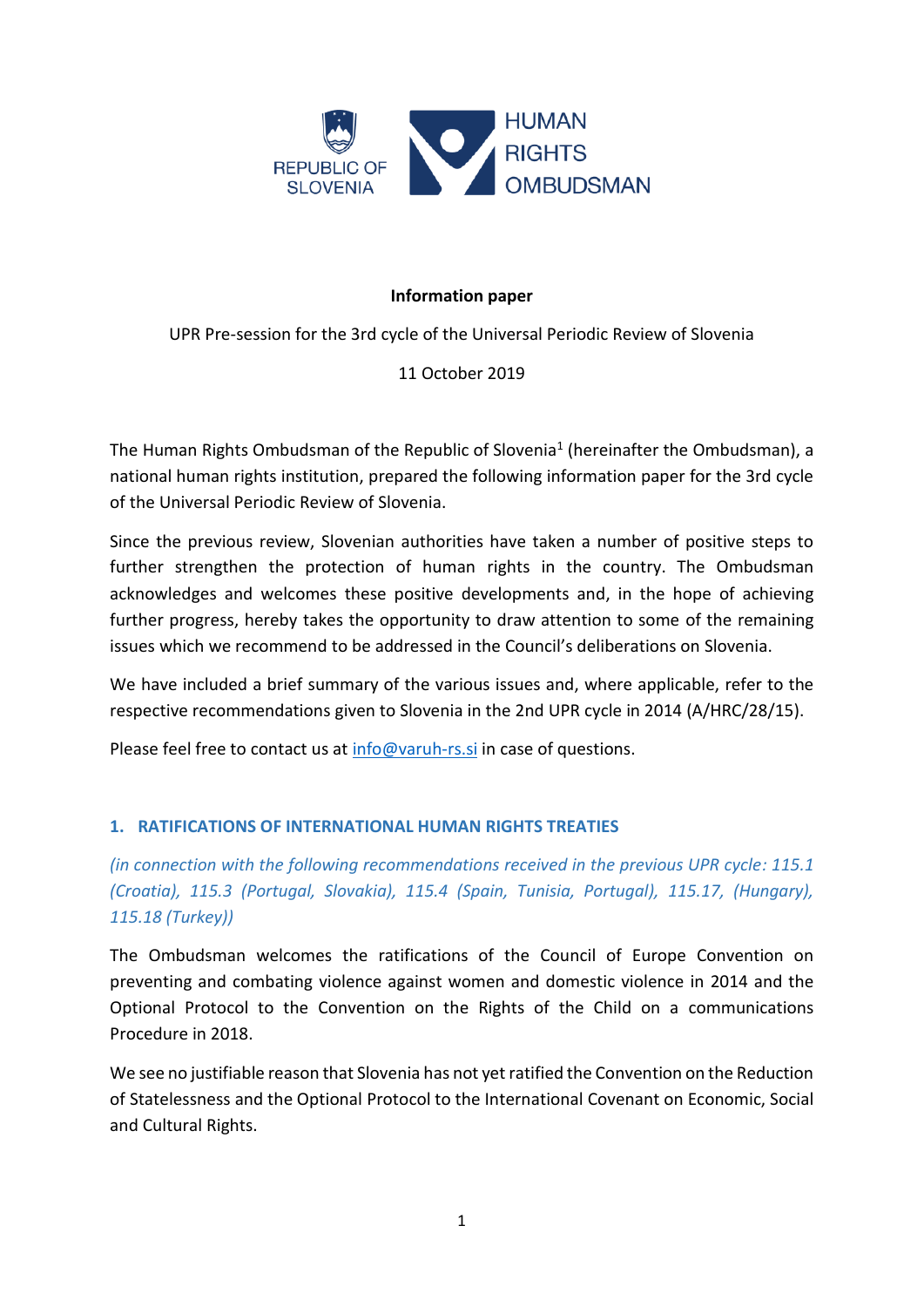Recommendations:

Ratify the Convention on the Reduction of Statelessness.

Ratify the Optional Protocol to the International Covenant on Economic, Social and Cultural Rights.

# **2. DELAYS IN SUBMITTING PERIODIC REPORTS TO HUMAN RIGHTS TREATY BODIES**

Slovenia is currently late with its submission of the fourth periodic report on the implementation of the Convention against Torture and Other Cruel, Inhuman or Degrading Treatment or Punishment, which was due on 3 June 2015, the interim report on the implementation of the priority recommendations of the Committee on the Elimination of Racial Discrimination, which was due on 6 March 2016, the combined fifth and sixth periodic reports on the implementation of the Convention on the Rights of the Child, which was due on 24 June 2018, and the combined twelfth to fourteenth periodic reports on the implementation of the International Convention on the Elimination of Racial Discrimination, which was due on 6 July 2019.

# Recommendation:

Regularly submit periodic reports on the implementation of the ratified human rights treaties in due time.

# **3. NATIONAL HUMAN RIGHTS INSTITUTION IN ACCORDANCE WITH THE PARIS PRINCIPLES**

# *(in connection with the following recommendations received in the previous UPR cycle: 115.32 – 39, Ireland, Malaysia, Morocco, Tunisia, Ukraine, Chile, Egypt, Peru, Azerbaijan, Greece)*

The Ombudsman of the Republic of Slovenia is a national human rights institution, currently holding B status according to the Paris Principles. In 2017, amendments to the Human Rights Ombudsman Act were adopted, expanding the mandate of the Ombudsman related to issues concerning the acquiring of A status.

In 2018, the Human Rights Ombudsman Council was established as the Ombudsman's consultative body, functioning on the basis of the principle of professional autonomy, and consisting of a president and sixteen members – seven representatives of civil society; three representatives of science; two representatives of the Government, and the Advocate of the Principle of Equality, the Information Commissioner, the National Assembly and the National Council having one member each. In 2019 a special internal organisational unit – the Human Rights Centre – was established, tasked with promoting, informing, educating, organising consultations, preparing analyses and reports regarding human rights and fundamental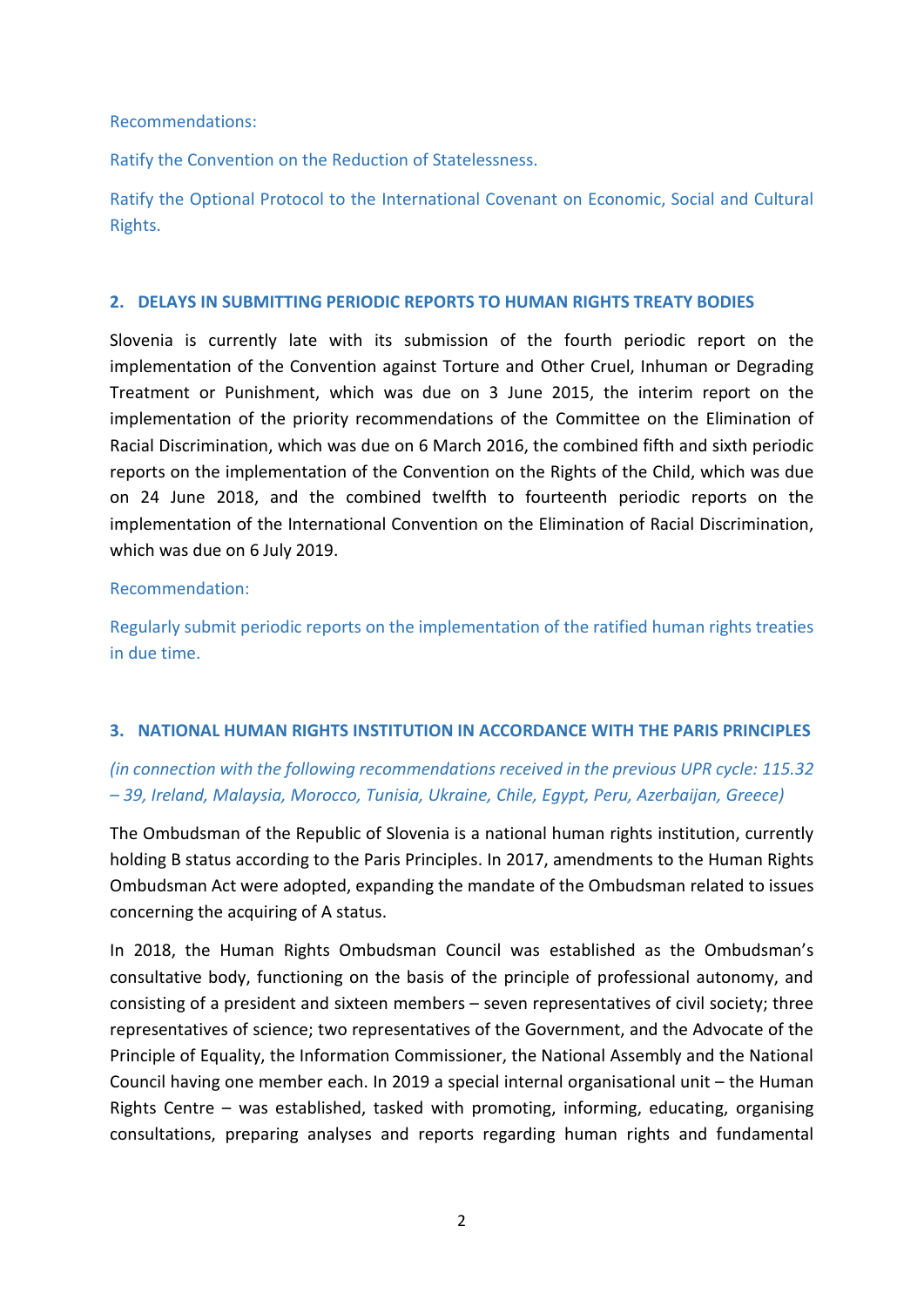freedoms, and cooperating with civil society, trade unions and state authorities, all of which will now be carried out in a more regular manner than before.

The above development is the result of the commendable inclination of the Government of the Republic of Slovenia and intensive operative endeavours of the Ministry of Justice in preparing concrete amendments to the aforementioned law, with the Ombudsman itself being consulted in the process.

The Ombudsman has already applied for accreditation of A status according to Paris Principles and hopes to receive it in 2020.

The issue that remains problematic is the financial independence of the National Human Rights Institution. The Human Rights Ombudsman Act stipulates that the funds for the Ombudsman's work are allocated, at the Ombudsman's proposal, by the National Assembly of the Republic of Slovenia from the national budget. However, the independence and autonomy of the Ombudsman, which originate from the Constitution of the Republic of Slovenia and the Human Rights Ombudsman Act and are required by the Paris Principles, are not consistently considered in the rules and regulations governing public finance. The proposed financial plan of the Ombudsman is reviewed by the Ministry of Finance, which can propose changes. If the Government fails to reach an agreement with the Ombudsman, then the National Assembly receives the draft budget for adoption, which includes the financial plan proposed by the Government, while the draft financial plan proposed by the Ombudsman is included only in the explanation of the budget. The law should instead consider the constitutional position of independent constitutional bodies and include the draft financial plan proposed by these bodies in the draft budget (with the Government having the possibility to alert the National Assembly to potential significant deviations from the set budgetary framework).

Furthermore, the Ministry of Finance usually set a specific date in the year after which direct budget users, including the Ombudsman, must obtain prior consent from the Ministry of Finance for all procurement of goods and services, even though they are in accordance with the adopted budget. Such a provision undermines the autonomous position and independence of the Ombudsman, brings continuous uncertainty into its operations and hinders normal activity as previously foreseen in accordance with the adopted budget. The Government, as the head of the executive branch of power, should not control the Ombudsman's use of budget funds, as this represents an impermissible encroachment on the Ombudsman's constitutionally guaranteed independence and autonomy.<sup>2</sup>

# Recommendation:

Ensure independence and autonomy of the Human Rights Ombudsman by amending public finance legislation so that its funding and the financial control over it will be independent of the Government.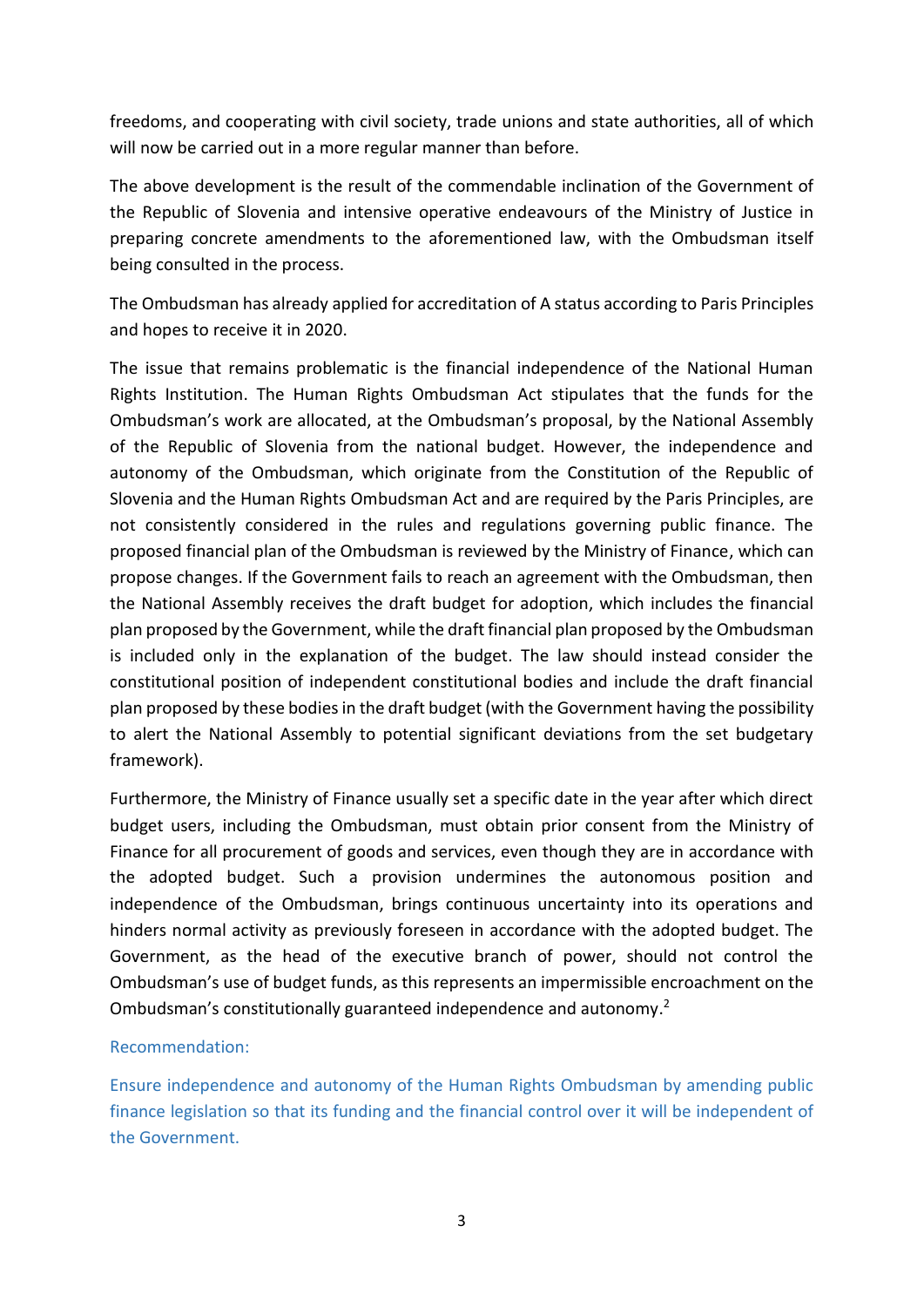# **4. IMPLEMENTATION OF THE RIGHT TO DRINKING WATER**

*(in connection with the following recommendations received in the previous UPR cycle: 115.72 (North Macedonia), 115.75 (Venezuela), 115.82 (Brazil), 115.83 (Chile), 115.86 (Cuba), 115.89 (Mexico), 115.90 (Thailand), 115.91 (Austria), 115.135 (Algeria), 115.139 (Israel), 115.140 (Portugal), 115.154 (Netherlands), 115.155 (New Zealand) and 115.158 (Spain))*

At the end of 2016, the National Assembly amended the Constitution of the Republic of Slovenia by introducing a now explicit constitutional right – the right to drinking water. This was a welcome step, however, the legislative and implementing regulations still have not been harmonised with the new constitutional provision.

According to the Constitutional Act amending the Constitution, the Government was to adapt the required regulations to safeguard the right to drinking water by 25 May 2018, but this still remains unimplemented.

#### Recommendation:

Promptly adopt the regulations necessary to protect the right to drinking water determined in the Constitution of the Republic of Slovenia, particularly through appropriate amendments to the Environmental Protection Act, the Services of General Economic Interest Act and the Local Self-Government Act.

# **5. LACK OF DISAGGREGATED DATA**

Combating discrimination requires valid, accurate and representative data on the position of persons or groups of persons with a specific personal ground (protected ground) in different fields of social life. Equality data is used to determine the current state and trends of de facto (in)equality, and is of utmost importance for the planning, implementation and review of nondiscrimination policies, particularly regarding positive measures. A recent EU study<sup>3</sup> has shown that equality data collection in Slovenia is critically weak, far below the efforts of most EU member states to expand, improve and use available equality data. Apart from complaints data, which is far from representative of the de facto situation, hardly any disaggregated data is collected. The most common argument against disaggregated data collection is personal data protection.

Collection of data disaggregated by protected grounds has been recommended to Slovenia by several international monitoring mechanisms, including the Committee against Torture, Committee on the Rights of the Child, Committee on Economic, Social and Cultural Rights, Committee on the Elimination of Racial Discrimination and, recently, the UN Rapporteur on Minority Issues and the Committee on the Rights of Persons with Disabilities.<sup>4</sup>

# Recommendations:

Amend national legislation on personal data protection and sector-specific legislation so as to include a specific exception on collecting data disaggregated by protected personal grounds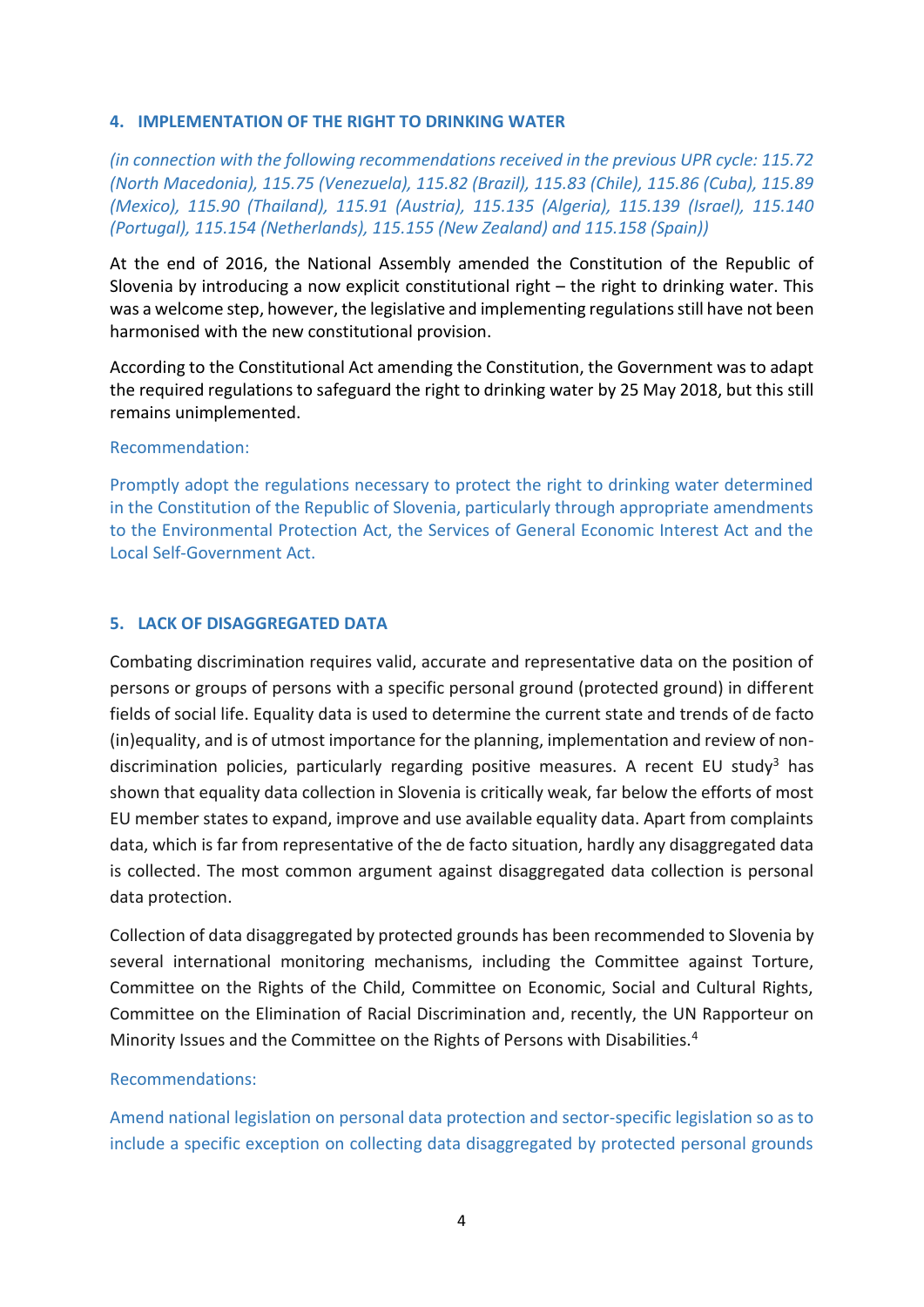for the purposes of promoting equal treatment and equal opportunities while adhering to existing national and international standards on personal data protection.

Systematically collect data disaggregated by protected personal grounds in all fields of social life so as to allow for an accurate determination of the current state and trends of (in)equality in society.

# **6. DISREGARD FOR THE DECISIONS OF THE CONSTITUTIONAL COURT**

In the Ombudsman's view, one of the unacceptably persistent issues is the disregard for the decisions of the Constitutional Court of the Republic of Slovenia. As of today, there are 10 unimplemented decisions. To give one example, it has been four years since, in a procedure for the review of constitutionality which was instigated at the Ombudsman's request, the Constitutional Court annulled certain provisions of the Mental Health Act and decided that the annulment should become effective in one year's time. The legislator was therefore given sufficient time to deal with the complex matter at hand, namely to adequately harmonise with the Constitution the procedure for admitting people who have been deprived of their legal capacity to secure departments of social care institutions. It is not acceptable that even such important decisions of the Constitutional Court, involving the deprivation of liberty of one of the most vulnerable groups of people, are not implemented in a timely fashion.

The Ombudsman cannot but agree with the Constitutional Court of the Republic of Slovenia that the competent authority's failure to remedy the established unconstitutionality or illegality within the specified time limit entails a serious violation of the constitutional principles of a state governed by the rule of law and the principle of the separation of powers.<sup>5</sup>

# Recommendation:

The competent authorities have to remedy the unconstitutionality established with the decisions of the Constitutional Court of the Republic of Slovenia.

# **7. DEPRIVATION OF VOTING RIGHTS**

For the last three years, the Ombudsman has reported that persons who were institutionalised in the 10-day period prior to voting were not able to vote as they would need to express their intention to vote by post at least 10 days prior to voting. In this way, particular categories of people were de facto and without legal grounds deprived of their voting right, whereby the electoral law failed to enable them to effectively exercise their right. These are persons whose personal liberty was deprived in the 10-day period prior to voting (e.g. remand prisoners, persons under special surveillance, persons in secure wards) and persons who were admitted for hospital treatment for medical reasons during this period.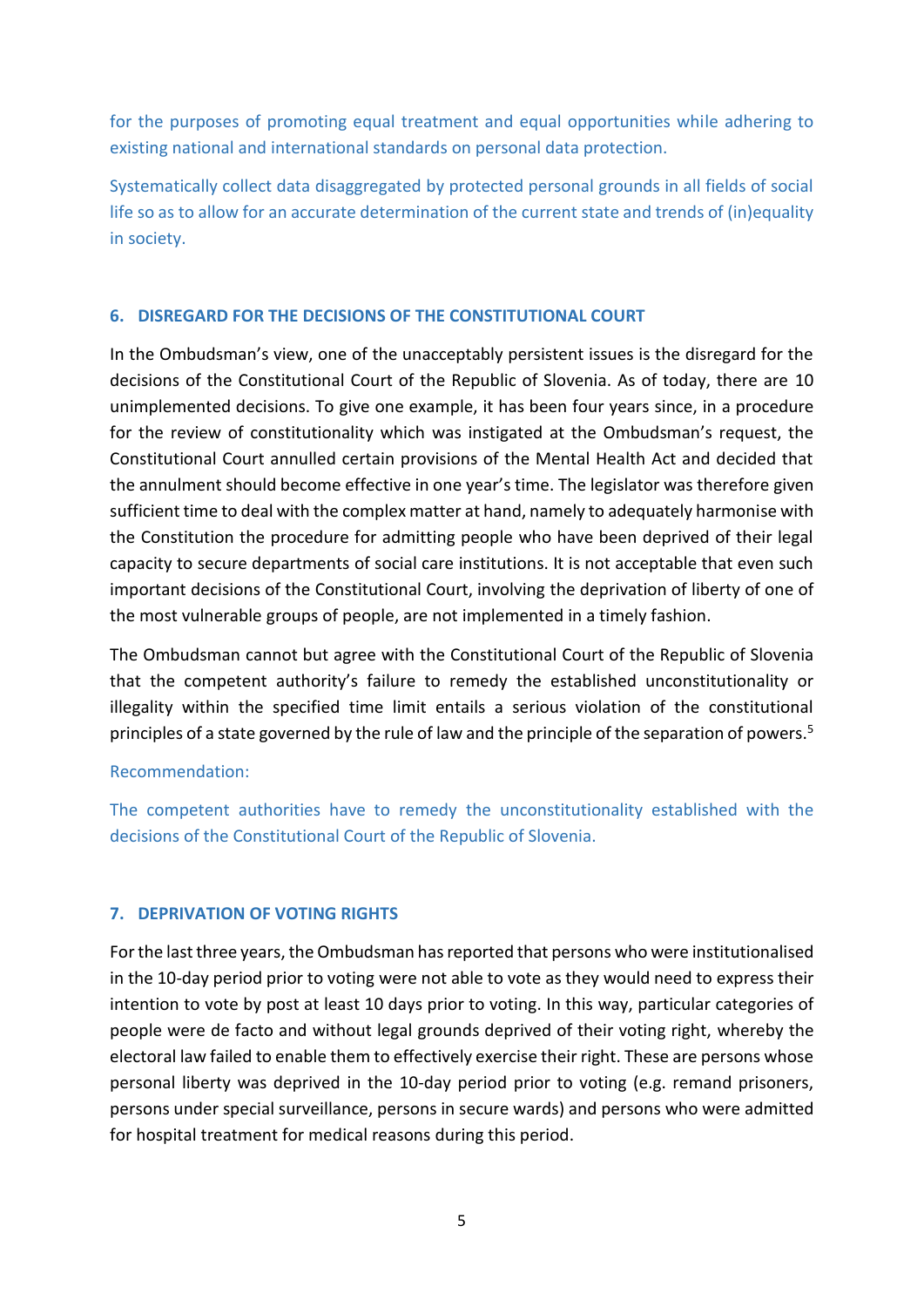Although the Government already adopted a proposal for the required amendments of the applicable legislation in 2011 (with the required solution under which the election commission would visit the voter) and later in 2016, the legislative procedure has so far been unsuccessful. It has therefore now been almost a decade since the first attempts were made to rectify this problem.

# Recommendation:

Amend the electoral law so that people who have been unforeseeably deprived of their liberty less than ten days prior to election day, or who have been admitted for treatment to a hospital or care in a social care institution during this period, can have the effective exercise of their voting rights enabled.

# **8. INADEQUATE WORK OF THE INSPECTION SERVICES**

The Ombudsman receives a considerable number of complaints relating to the work of the inspection services (such as the Labour Inspectorate and the Inspectorate for the Environment and Spatial Planning), their staff shortages, poor responsiveness to notifiers, the transparency of their work and priorities and delayed enforcement of complainants' rights. In the Ombudsman's opinion, the inspections that inspectors carry out are often insufficient and late and it all too often seems that the inspection services are neither effective nor fast enough.

# Recommendation:

The Government of the Republic of Slovenia must ensure the effective work of inspection services.

# **9. CONDITIONS IN PRISONS**

Certain prisons remain overcrowded and there is a severe shortage of prison officers.

The conditions for the accommodation and treatment of vulnerable prisoners are in most cases inadequate. The rooms or units are not suitable for prisoners with special needs.

The organisation of activities and the provision of work for all prisoners capable of working and who wish to work remain weak points. During a visit to Slovenia in 2017, the Council of Europe anti-torture Committee recommended that Slovenian authorities should continue to attempt to ensure a satisfactory activity programme for all prisoners, i.e. remand prisoners and convicted persons. The objective should be for all prisoners and remand prisoners to spend a significant portion of the day (that is eight or more hours) outside of their rooms, participating in useful activities: work, which is possibly professionally useful, education, sports, recreation or socialisation.<sup>6</sup>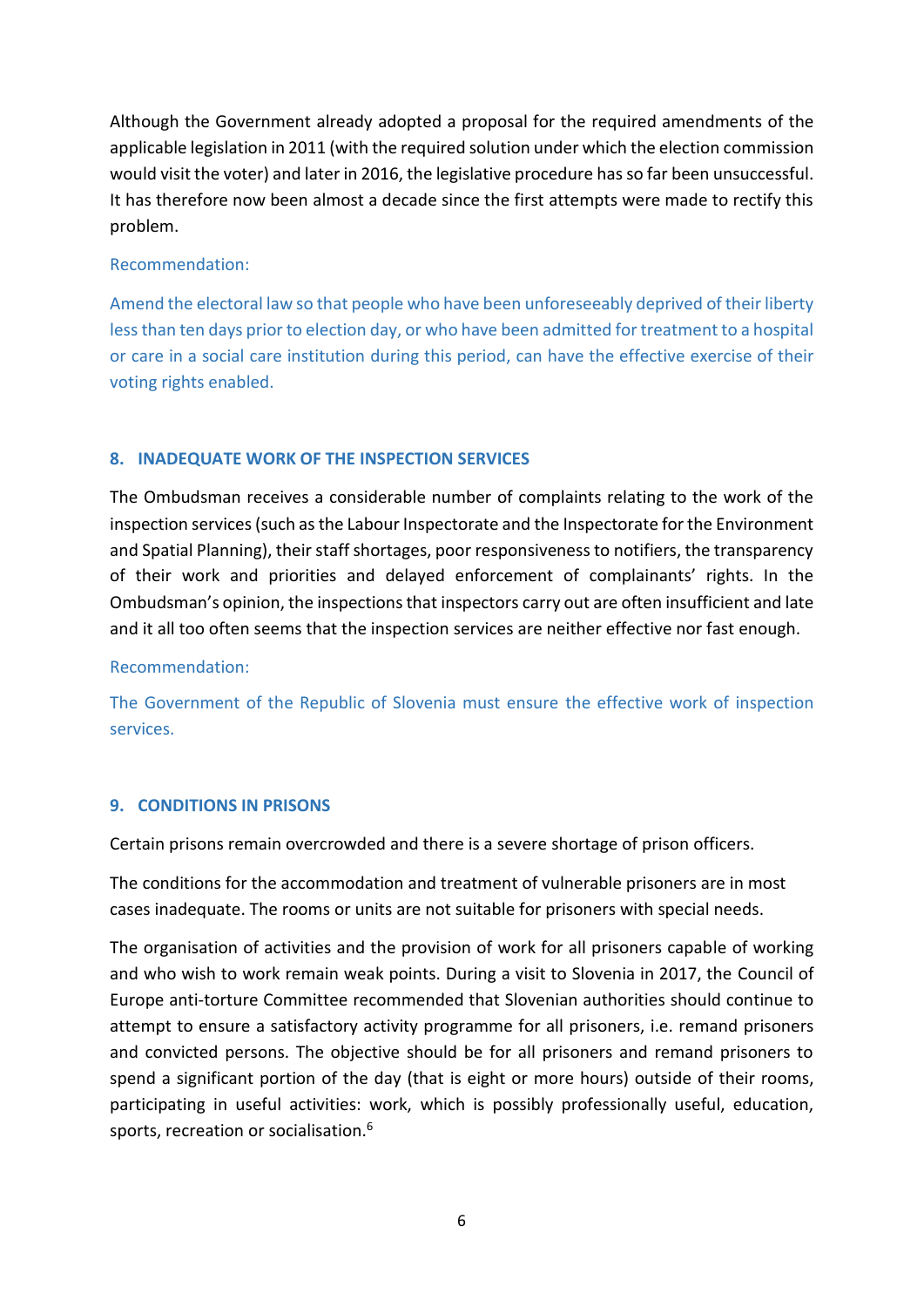Recommendations:

Take measures to reduce overcrowding in prisons and ensure adequate living conditions for all prisoners.

Ensure adequate conditions for the accommodation and treatment of vulnerable prisoners by hiring suitable care staff and establishing adapted rooms or section(s) in one or more prisons in order to make them suitable for the residence of prisoners who, because of their age, illness or disability, need additional assistance to satisfy their basic needs.

Ensure an activity programme for all prisoners as recommended by the Council of Europe antitorture Committee in 2017.

# **10. PERSONS WITH RESTRICTED MOVEMENT IN SOCIAL CARE INSTITUTIONS**

The secure departments of social care institutions (especially special social care institutions) are overcrowded and people with mental disorders who are placed in these departments are facing difficulties and violations of their right to personal dignity.

Social care institutions, the Association of Social Institutions, the courts (including the Constitutional Court of the Republic of Slovenia), and the Ombudsman have been highlighting the problem of overcrowding in secure departments for years, however, the situation has not improved and has even deteriorated.

In 2017 the Ombudsman prepared a special report on this subject matter. The report was discussed at the National Assembly of the Republic of Slovenia, which recommended that the Government promptly prepare legislative amendments and adopt measures which will ensure more appropriate involuntary placement and treatment of people with mental health problems in social care institutions. Until a new regulation in this area is adopted or enforced, the National Assembly recommended that the Government ensures appropriate facilities in social care institutions and sufficient staff who are able to provide appropriate social care services.

Despite the Ombudsman's special report and recommendations, social care institutions are still voicing problems associated with the admittance of people on the basis of court decisions. In 2018, on the basis of visits to special care institutions, the Ombudsman established that the situation regarding overcrowding has not significantly improved since 2017, overcrowding in certain cases was even worse.

# Recommendation:

Urgently take all necessary measures to ensure the suitable involuntary admission and treatment of persons with mental disorders in social care institutions, including suitable additional facilities and staff to provide adequate social care services to these persons.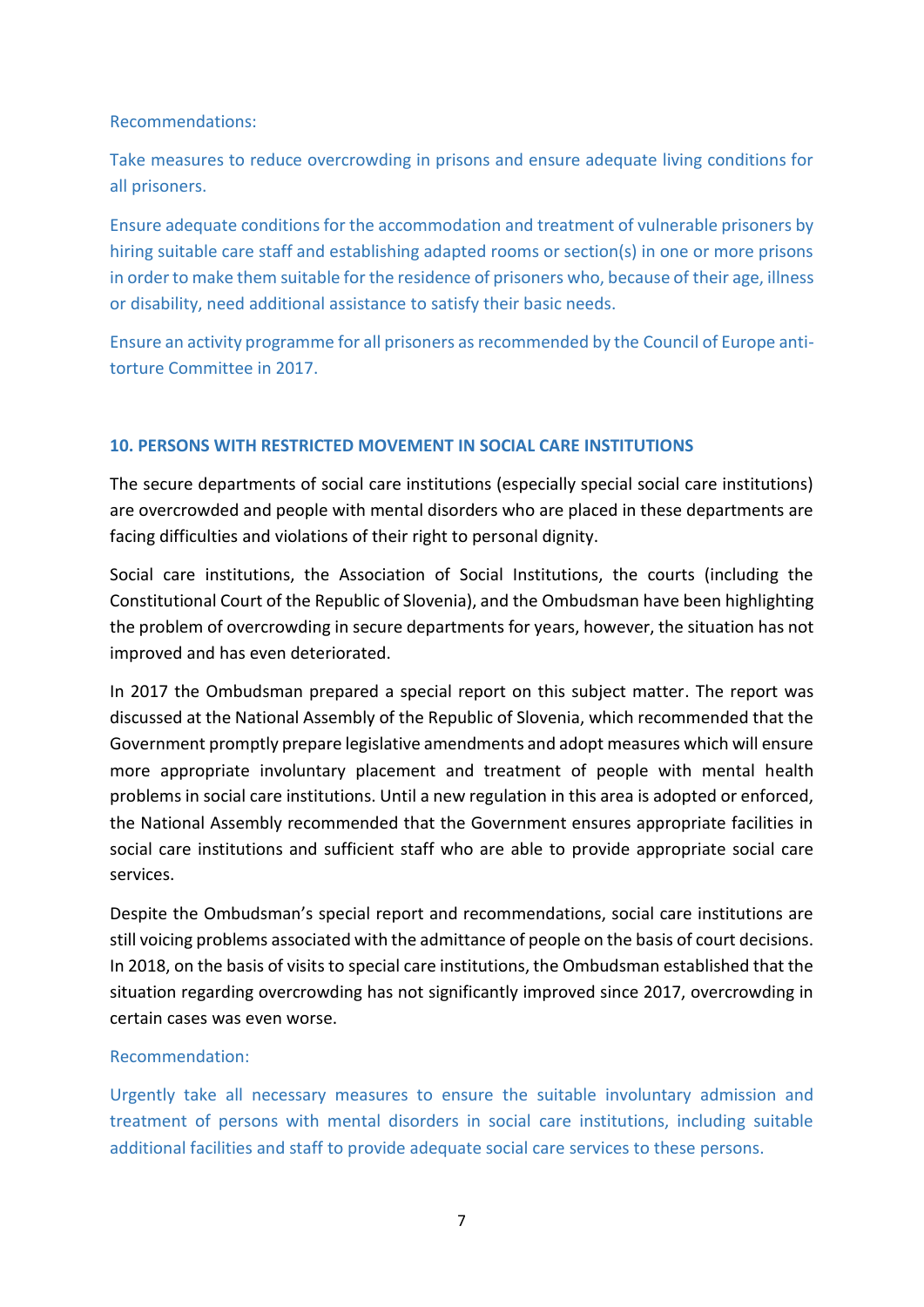#### **11. DETENTION OF MIGRANT CHILDREN**

According to national legislation (Foreigners Act), unaccompanied minors and families with children should be primarily accommodated in adequate institutions for the accommodation of children. However, in practice families with children and some unaccompanied minors are detained in the Postojna Centre for Foreigners, which is a closed facility.

The Ombudsman acknowledges the efforts made by the Government in recent years to provide alternative solutions for the accommodation of unaccompanied minors in the Postojna dormitory, but a systemic form of accommodation and treatment of unaccompanied minors as a separate unit for their comprehensive treatment has not been established yet. Also, no alternative accommodation has been found for families with children.

According to the information provided by the Ministry of Interior, 245 unaccompanied and 66 accompanied minors were detained at the Postojna Centre for Foreigners in 2018 and 190 unaccompanied and four accompanied minors from 1 January to 28 August 2019.

#### Recommendations:

Ensure that unaccompanied/separated minors are accommodated in an open (or semi-open) establishment specialised for minors.

Ensure that adequate alternative accommodation facilities are ensured for minors with their parents, and their placement in a detention centre should only occur as a last resort.

# **12. ACCESS TO ASYLUM AND FORCIBLE RETURNS**

In June 2018, the media and non-governmental organisations started reporting about many asylum-seekers claiming to be forcibly returned to Croatia even though they expressed their intention of claiming asylum to police officers. These allegations were also supported by statistics received by the Ombudsman. For example, in May 2018, police officers at the Črnomelj police station dealt with 379 persons who irregularly entered Slovenia, of which 371 expressed their intention to submit an application for international protection, which amounts to 97.88%. In June, out of a total of 412 foreign nationals treated, only 13 (i.e. 3.15%) were recorded as expressing their intention to submit an application for international protection. The Ombudsman's findings established during visits to police stations showed the seriousness of the allegations that there may have been irregularities in some police procedures, including the implementation of collective expulsions prohibited under Article 4 of Protocol No. 4 to the European Convention for the Protection of Human Rights and Fundamental Freedoms. The Ombudsman is also concerned about the fact that foreign nationals who are caught entering Slovenia irregularly and do not apply or cannot apply for asylum are returned to Croatia as part of so-called "informal returns" under the bilateral Readmission Agreement between Slovenia and Croatia, without any procedural safeguards against *refoulement.*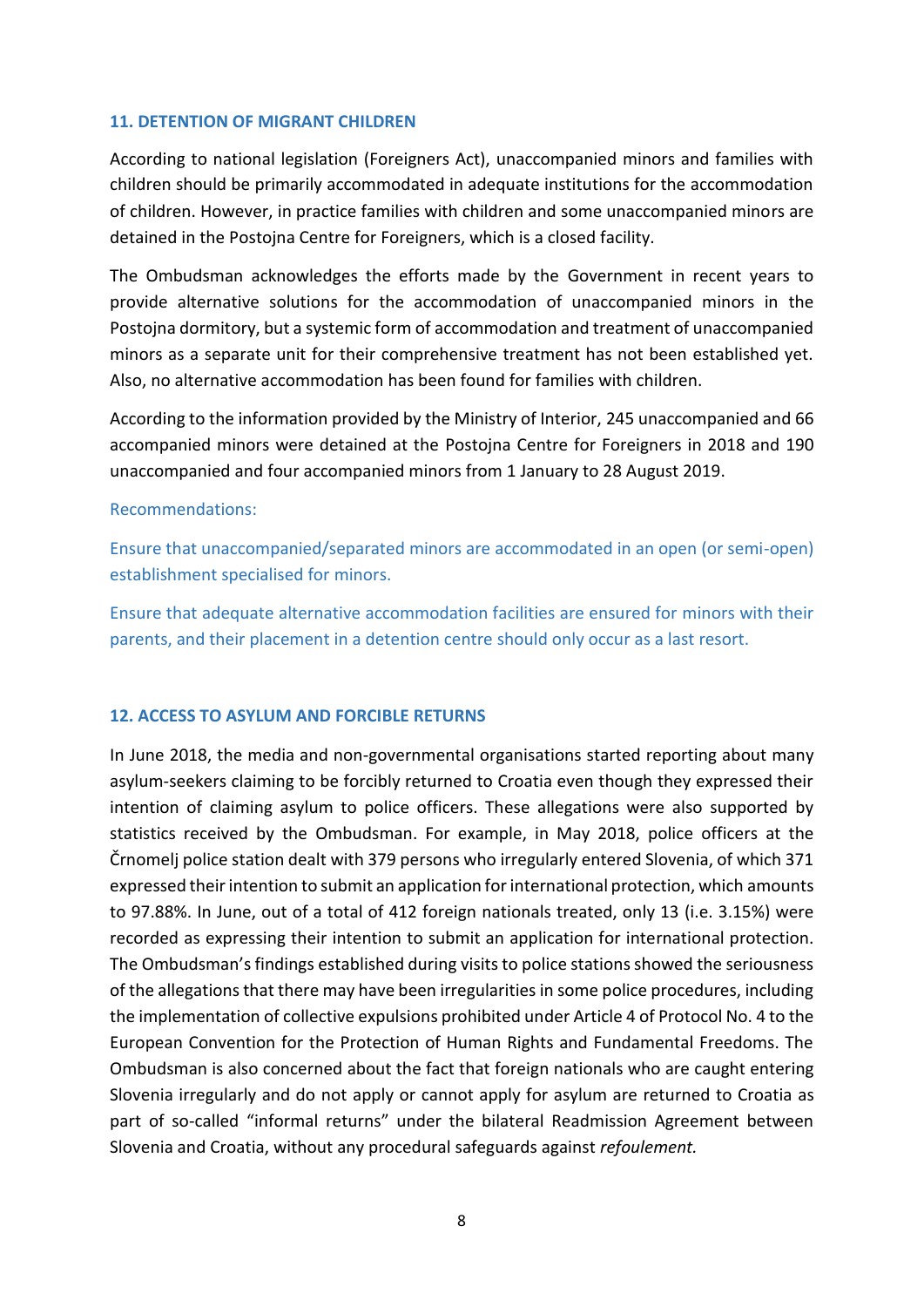#### Recommendations:

Ensure that all asylum seekers have access to the asylum procedure in accordance with national and international law.

Refrain from returning foreign nationals to other countries without providing procedural safeguards against returns that could put people at risk of human rights violations in the country to which they may be directly or indirectly returned.

Consistently document all the circumstances of the police procedures with foreign nationals (including their statements) in order to enable later insight into the correctness and legality of the decisions taken.

Provide the systematic informing of asylum seekers and migrants about their rights and relevant procedures in a language they understand.

# **13. ACCESSIBILITY OF HEALTH SERVICES**

Another critical issue is long waiting lists for health services. According to information from the National Institute for Public Health, on 1 August 2019, 74% of people waiting for their first examinations or other therapeutic and diagnostic procedures with an urgency level of "very fast" waited longer than the admissible waiting period of 14 days. Furthermore, 49% of those with an urgency level of "fast" waited for their first examination longer than the admissible waiting period of three months and 34% of all those with an urgency level of "regular" waited longer than the admissible waiting period of six months.

#### Recommendation:

Ensure adequate access to health services by reducing long waiting times where needed.

# **14. INADEQUATE ACCESS TO CARE FOR THE ELDERLY AND THOSE WITH PHYSICAL OR MENTAL DISABILITIES WHO ARE IN NEED OF ASSISTANCE**

In September 2019, the Court of Audit of the Republic of Slovenia presented findings of its audit carried out to establish whether in the period of 1 January 2007 to 30 June 2018 the Government was successful in ensuring the accessibility of social care services, and to answer the question whether the Republic of Slovenia satisfactorily cares for those who, due to age, mental or physical disability, need the assistance of others.

The Court of Audit was of the opinion that the Government's concern for providing assistance to all those in need during the audit period was not satisfactory. It stated that the Government has been unsuccessful in ensuring the accessibility of social care services to all those in need, ensuring equal treatment of the beneficiaries and adequately designing a new long-term care system.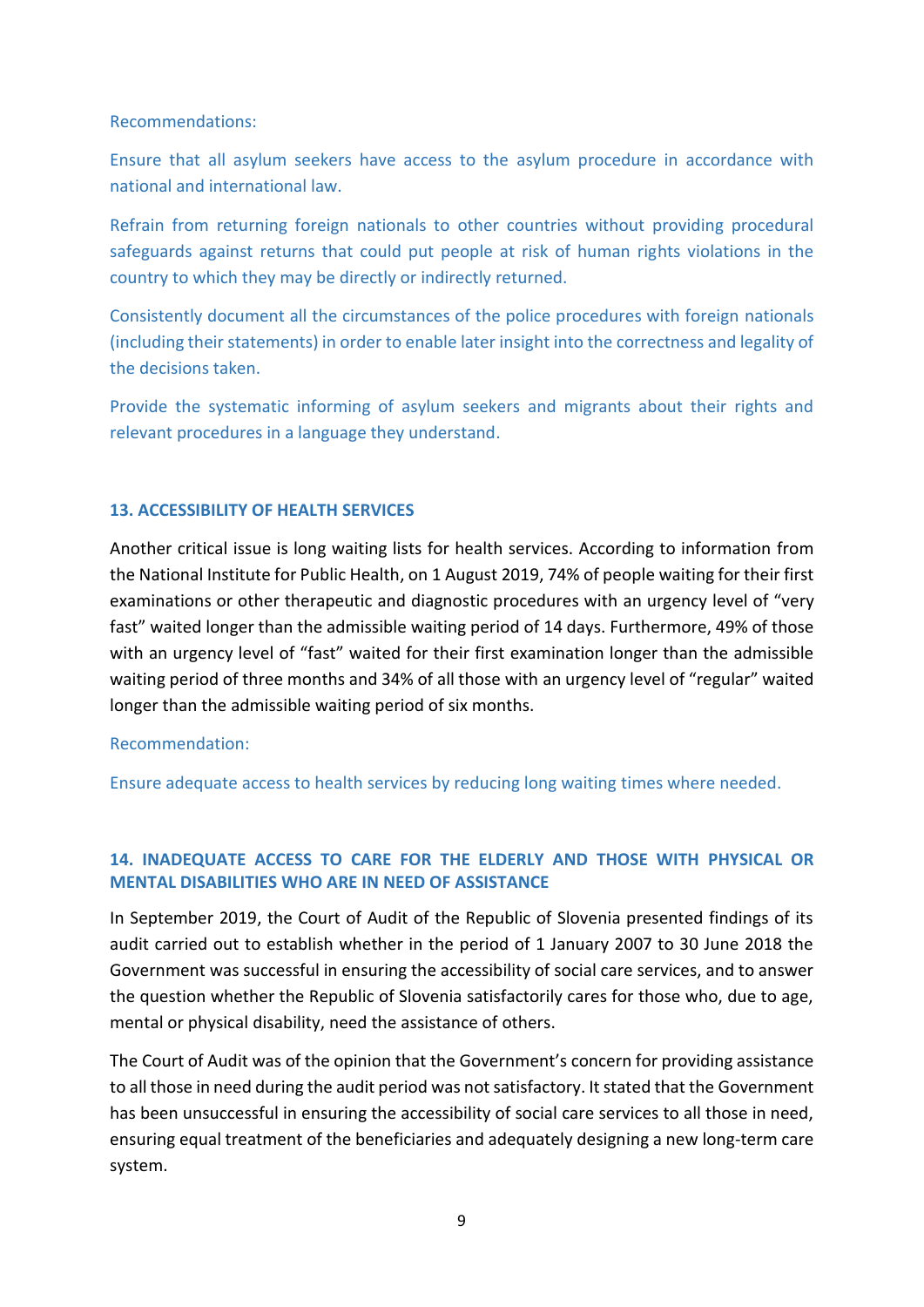During its visits to care institutions for the elderly and other social welfare institutions, the Ombudsman also found the current situation critical and called for the prompt adoption of effective systemic solutions in the field of social care.

In 2018, the Committee on the Rights of Persons with Disabilities expressed its concern about the large number of persons with disabilities still residing in institutions because of the lack of an explicit policy, national and municipal capacity and measures for the deinstitutionalisation of persons with disabilities, and the insufficient provision of independent living services in the community. The Committee recommended Slovenian authorities adopt and implement a strategy and action plan aimed at deinstitutionalisation, provide sufficient funding for developing community-based independent living schemes, and allocate sufficient resources to ensure that services in the community are available, accessible, affordable, acceptable and accommodating of persons with disabilities, so that such persons may exercise their right to live independently and be included in their communities, in both urban and rural areas.<sup>7</sup>

# Recommendation:

Ensure adequate, accessible, affordable and acceptable services for the elderly people and people with disabilities in need of assistance, so that such persons may exercise their right to live independently and be included in their communities, in both urban and rural areas.

Deinstitutionalise the provision of care services in line with recommendations of the Committee on the Rights of Persons with Disabilities.

# **15. PHYSICAL ACCESS TO COURTHOUSES FOR PEOPLE WITH DISABILITIES**

In 2018, the Ombudsman established that the premises of 15 out of the 66 courthouses in Slovenia are not at all physically accessible for people with mobility disabilities. In at least 10 courts this issue is addressed by carrying the person up or down the stairs, which is problematic from the aspect of ensuring the person's dignity as well as from the aspect of potentially incurring injuries. In one court district (the Gorenjska region), none of the buildings are accessible for people in wheelchairs. Furthermore, only 10 out of the 66 courthouses in Slovenia provide toilets for people with mobility disabilities.<sup>8</sup>

# Recommendation:

Make physical accessibility of courthouses sufficient as soon as possible.

# **16. LACK OF ACCESS TO WATER AND SANITATION IN ROMA SETTLEMENTS**

*(in connection with the following recommendations received in the previous UPR cycle: 115.72 (North Macedonia), 115.75 (Venezuela), 115.82 (Brazil), 115.83 (Chile), 115.86 (Cuba), 115.89*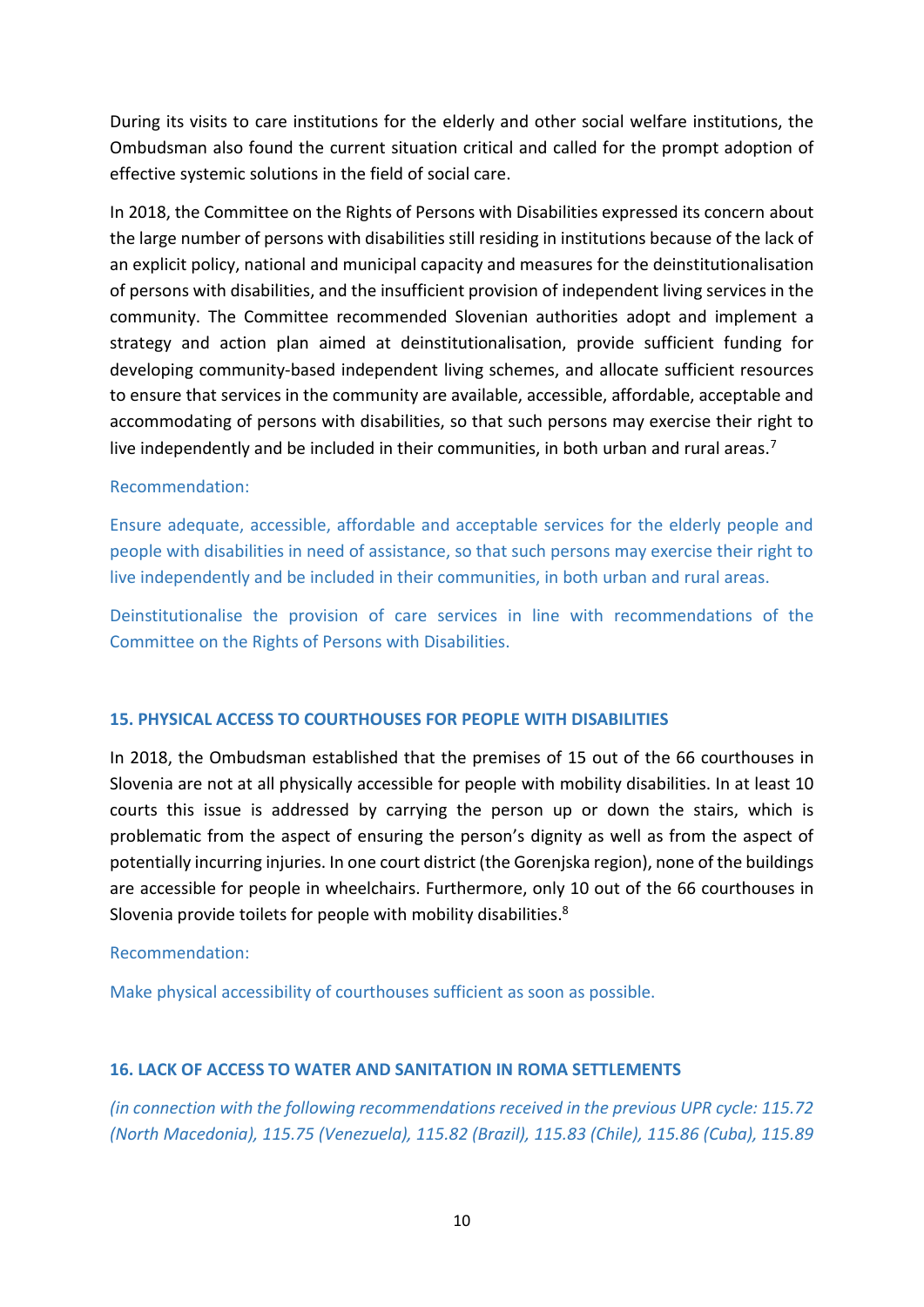# *(Mexico), 115.90 (Thailand), 115.91 (Austria), 115.135 (Algeria), 115.139 (Israel), 115.140 (Portugal), 115.154 (Netherlands), 115.155 (New Zealand) and 115.158 (Spain))*

The vast majority of Roma in southeast Slovenia live in segregated Roma settlements frequently lacking basic living conditions, including access to drinking water, sanitation and electricity.

In the previous UPR cycle, several countries addressed the issue of access to drinking water in Roma settlements. However, regarding this issue, the Ombudsman noted a setback instead of the urgently required progress. In 2016 the Government installed plastic water tanks in two Roma settlements, which the Ombudsman warned could only act as a temporary measure and that such measure is completely unsuitable in times of particularly high and low temperatures. Providing drinking water through a water tank is a step backwards with regard to the Government statement from 2011 that the observance of the right to drinking water arising from Slovenian and international legislation requires the provision of access through a public water supply system.

The Ombudsman has also repeatedly highlighted the importance of the supply of electricity. Electricity is one of the essential utilities, sometimes indispensable for preventing the endangerment of the life and health of people, and it also has special importance in providing the basic conditions for schooling and acquiring an education.

# Recommendation:

Adopt measures to ensure access to drinking water, sanitation and electricity to Roma communities.

# **18. HEAVILY POLLUTED AREAS**

For almost a decade the Ombudsman has called for the needed rehabilitation of some of the industrially polluted areas and is concerned about the excessively slow rehabilitation of heavily polluted areas such as the Mežica Valley, the Celje Basin, Zasavje, and other areas, which require the prompt and continuous rehabilitation of both the soil and the air.

#### Recommendations:

Resolve the problem of the pollution of the Celje Basin, the Mežica Valley and other polluted areas in a coordinated, systematic and efficient manner, ensuring the protection of the constitutional right to a healthy environment and consequently the right to health.

Establish a legal basis for the state monitoring of the condition of the soil, determining areas with high or low burdens, and the basis for classifying degraded areas, which will contribute to the accelerated implementation of rehabilitation measures.